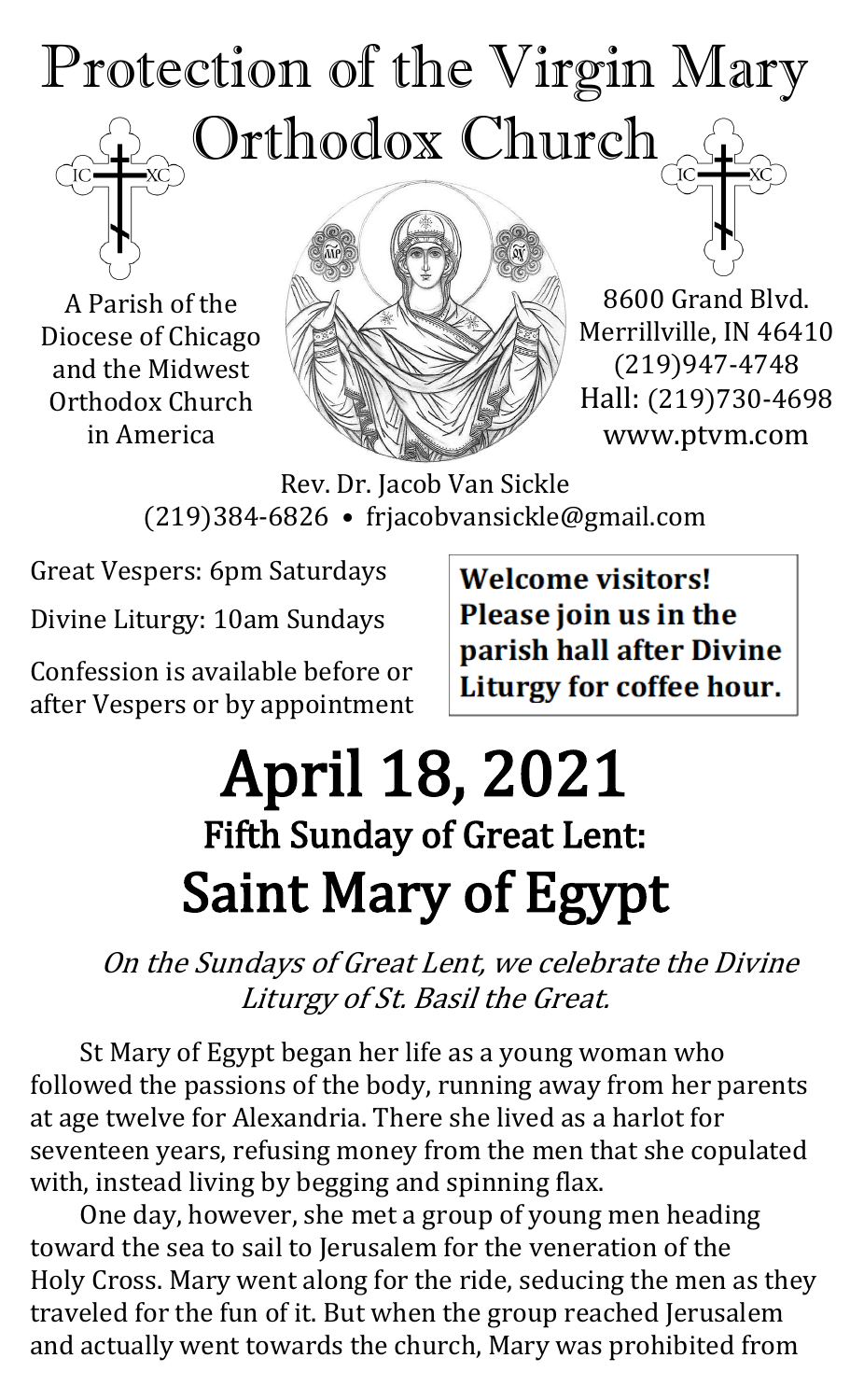entering by an unseen force. After three such attempts, she remained outside on the church patio, where she looked up and saw an icon of the Theotokos. She began to weep and prayed with all her might that the Theotokos might allow her to see the True Cross; afterwards, she promised, she would renounce her worldly desires and go wherever the Theotokos may lead her.

After this heart-felt conversion at the doors of the church, she fled into the desert to live as an ascetic. She survived for years on only three loaves of bread and thereafter on scarce herbs of the land. For another seventeen years, Mary was tormented by "wild beasts—mad desires and passions." After these years of temptation, however, she overcame the passions and was led by the Theotokos in all things.

Following 47 years in solitude, she met the priest St Zosima in the desert, who pleaded with her to tell him of her life. She recounted her story with great humility while also demonstrating her gift of clairvoyance; she knew who Zosima was and his life story despite never having met him before. Finally, she asked Zosima to meet her again the following year at sunset to bring her holy communion on Holy Thursday by the banks of the Jordan.

Zosima did exactly this, though he began to doubt his experience as the sun began to go that night. Then Mary appeared on the opposite side of the Jordan; crossing herself, she miraculously walked across the water and met Zosima. Mary then received communion and walked back across the Jordan after giving Zosima instructions to return to where they first met exactly one year later. When he did so, he found Mary's body with a message written on the sand asking him for burial and revealing that she had died immediately after receiving the Holy Mysteries the year before (and thus had been miraculously transported to the spot where she now lay). So Zosima, amazed, began to dig, but soon tired; then a lion approached and began to help him, that is, after Zosima had recovered from his fear of the creature. Thus St. Mary of Egypt was buried.

Zosima returned to the monastery and told all he had seen. He died at almost a hundred years old in the same monastery. Later, the story of Mary's life was written down by St. Sophronius of Jerusalem. The Life of St. Mary of Egypt is read during Great Lent along with the Great Canon of St. Andrew on the fifth Thursday of Great Lent.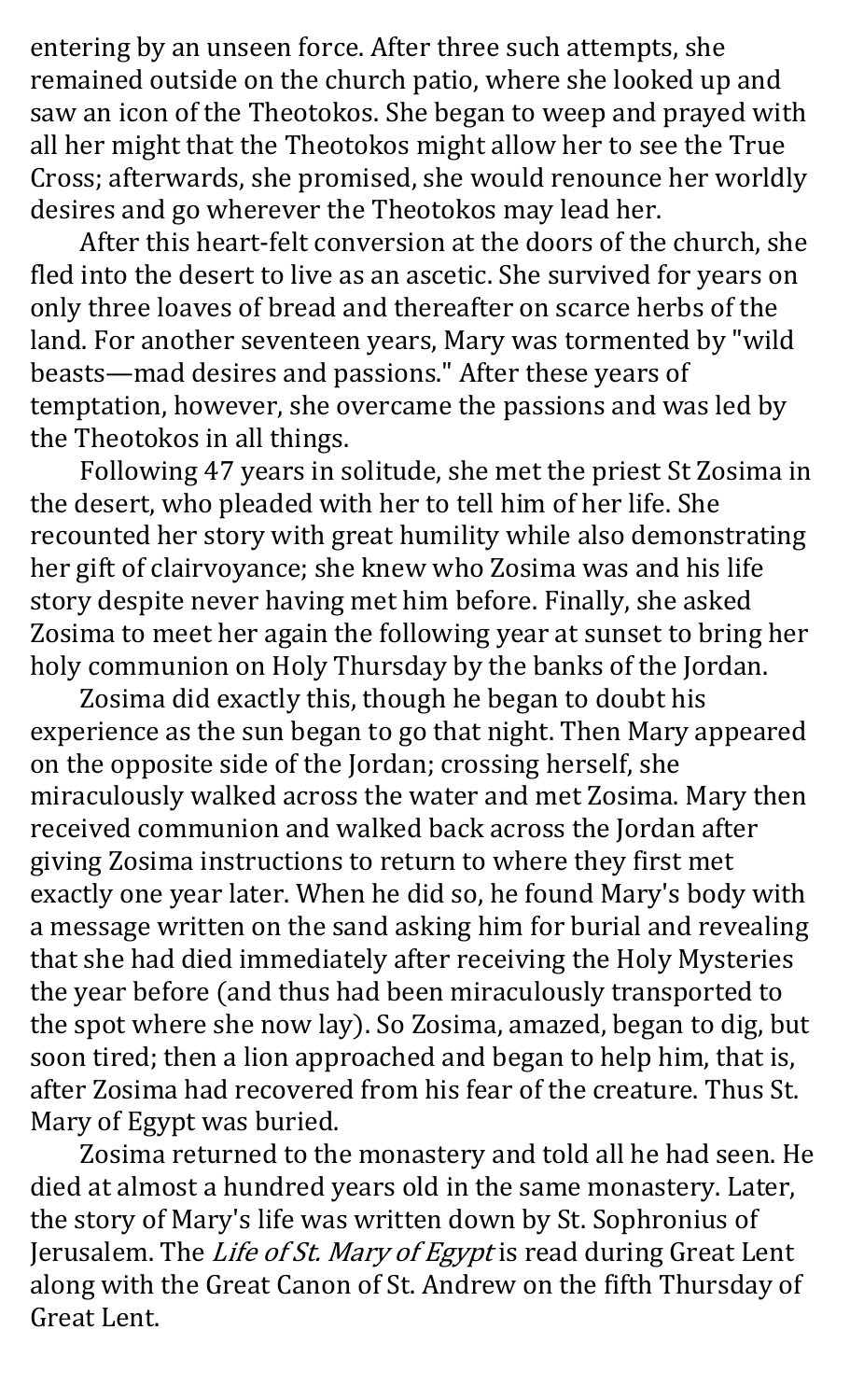## HYMNS OF THE DAY

#### Tone 4 – Resurrectional Troparion

When the women disciples of the Lord learned from the angel the joyous message of Your resurrection, they cast away the ancestral curse and elatedly told the apostles: "Death is overthrown! Christ our God is risen,// granting the world great mercy!"

#### Tone 4 – Patronal Troparion

Today the faithful celebrate the feast with joy, illumined by your coming, O Mother of God. Beholding your pure image we fervently cry to you: Encompass us beneath the precious veil of your protection. Deliver us from every form of evil by entreating Christ, your Son and our God// that He may save our souls.

#### Tone 8 – Troparion for St Mary of Egypt

The image of God was truly preserved in you, O Mother, for you took up the Cross and followed Christ. By so doing, you taught us to disregard the flesh for it passes away; but to care instead for the soul, for it is immortal.// Therefore your spirit, O holy Mother Mary, rejoices with the angels.

#### Tone 4 – Resurrectional Kontakion

My Savior and Redeemer, as God, rose from the tomb and delivered the earth-born from their chains. He has shattered the gates of hell, and as Master,// He has risen on the third day!

#### Tone 3 – Kontakion for St Mary of Egypt

Having been a sinful woman, you became through repentance a bride of Christ. Having attained angelic life, you defeated demons with the weapon of the Cross.// Therefore, O most glorious Mary, you are a bride of the Kingdom.

#### Tone 3 – Patronal Kontakion

Today the Virgin stands in the midst of the Church, And with choirs of saints she invisibly prays to God for us. Angels and bishops worship. Apostles and prophets rejoice together,// Since for our sake she prays to the eternal God.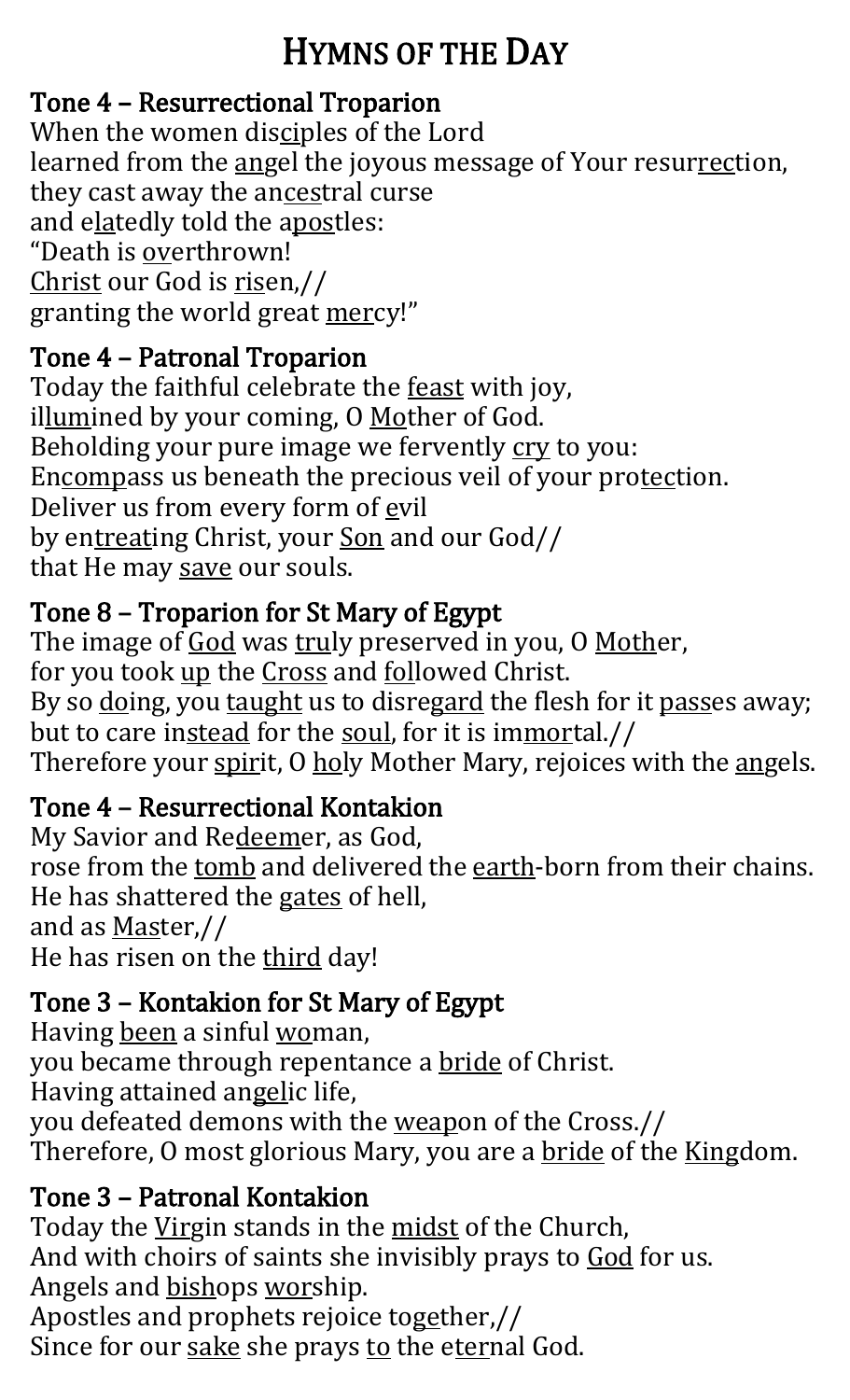## SCRIPTURE READINGS

#### Tone 4 – Resurrectional Prokeimenon (Psalm 103)

O Lord, how manifold are Your works; in wisdom have You made them all!

#### Tone 4 – Prokeimenon for St Mary of Egypt (Psalm 67)

God is wonderful in His saints, / the God of Israel!

#### Epistle: Hebrews 9.11-14 (Sunday)

Brethren: Christ came as High Priest of the good things to come, with the greater and more perfect tabernacle not made with hands, that is, not of this creation. Not with the blood of goats and calves, but with His own blood He entered the Most Holy Place once for all, having obtained eternal redemption. For if the blood of bulls and goats and the ashes of a heifer, sprinkling the unclean, sanctifies for the purifying of the flesh, how much more shall the blood of Christ, who through the eternal Spirit offered Himself without spot to God, cleanse your conscience from dead works to serve the living God?

#### Galatians 3.23-29 (for St Mary of Egypt)

Brethren, before faith came, we were kept under guard by the law, kept for the faith which would afterward be revealed. Therefore, the law was our tutor to bring us to Christ, that we might be justified by faith. But after faith has come, we are no longer under a tutor. For you are all sons of God through faith in Christ Jesus. For as many of you as were baptized into Christ have put on Christ. There is neither Jew nor Greek, there is neither slave nor free, there is neither male nor female; for you are all one in Christ Jesus. And if you are Christ's, then you are Abraham's seed, and heirs according to the promise.

### Gospel: Mark 10.32-45 (Sunday)

At that time, they were on the road, going up to Jerusalem, and Jesus was going before them; and they were amazed. And as they followed, they were afraid.

Then He took the twelve aside again and began to tell them the things that would happen to Him: "Behold, we are going up to Jerusalem, and the Son of Man will be betrayed to the chief priests and to the scribes; and they will condemn Him to death and deliver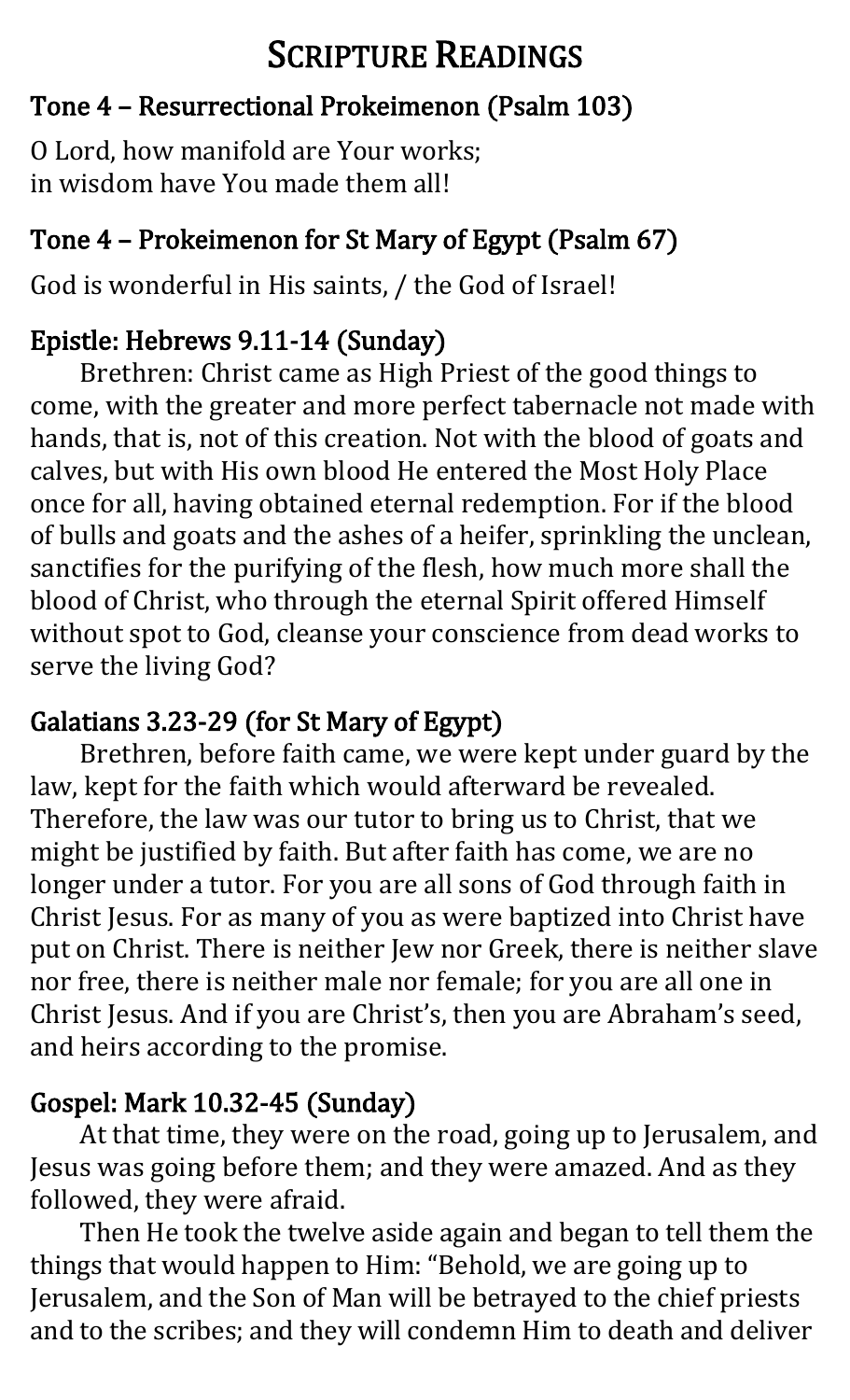Him to the Gentiles; and they will mock Him, and scourge Him, and spit on Him, and kill Him. And the third day He will rise again."

Then James and John, the sons of Zebedee, came to Him, saying, "Teacher, we want You to do for us whatever we ask."

And He said to them, "What do you want Me to do for you?"

They said to Him, "Grant us that we may sit, one on Your right hand and the other on Your left, in Your glory."

But Jesus said to them, "You do not know what you ask. Are you able to drink the cup that I drink, and be baptized with the baptism that I am baptized with?"

They said to Him, "We are able." So Jesus said to them, "You will indeed drink the cup that I drink, and with the baptism I am baptized with you will be baptized; but to sit on My right hand and on My left is not Mine to give, but it is for those for whom it is prepared."

And when the ten heard it, they began to be greatly displeased with James and John. But Jesus called them to Himself and said to them, "You know that those who are considered rulers over the Gentiles lord it over them, and their great ones exercise authority over them. Yet it shall not be so among you; but whoever desires to become great among you shall be your servant. And whoever of you desires to be first shall be slave of all. For even the Son of Man did not come to be served, but to serve, and to give His life a ransom for many."

#### Luke 7.36-50 (for St Mary of Egypt)

At that time: One of the Pharisees asked Jesus to eat with him, and He went to the Pharisee's house, and sat down to eat. And behold, a woman in the city who was a sinner, when she knew that Jesus sat at the table in the Pharisee's house, brought an alabaster flask of fragrant oil, and stood at His feet behind Him weeping; and she began to wash His feet with her tears, and wiped them with the hair of her head; and she kissed His feet and anointed them with the fragrant oil.

Now when the Pharisee who had invited Him saw this, he spoke to himself, saying, "This Man, if He were a prophet, would know who and what manner of woman this is who is touching Him, for she is a sinner."

And Jesus answered and said to him, "Simon, I have something to say to you."

So he said, "Teacher, say it."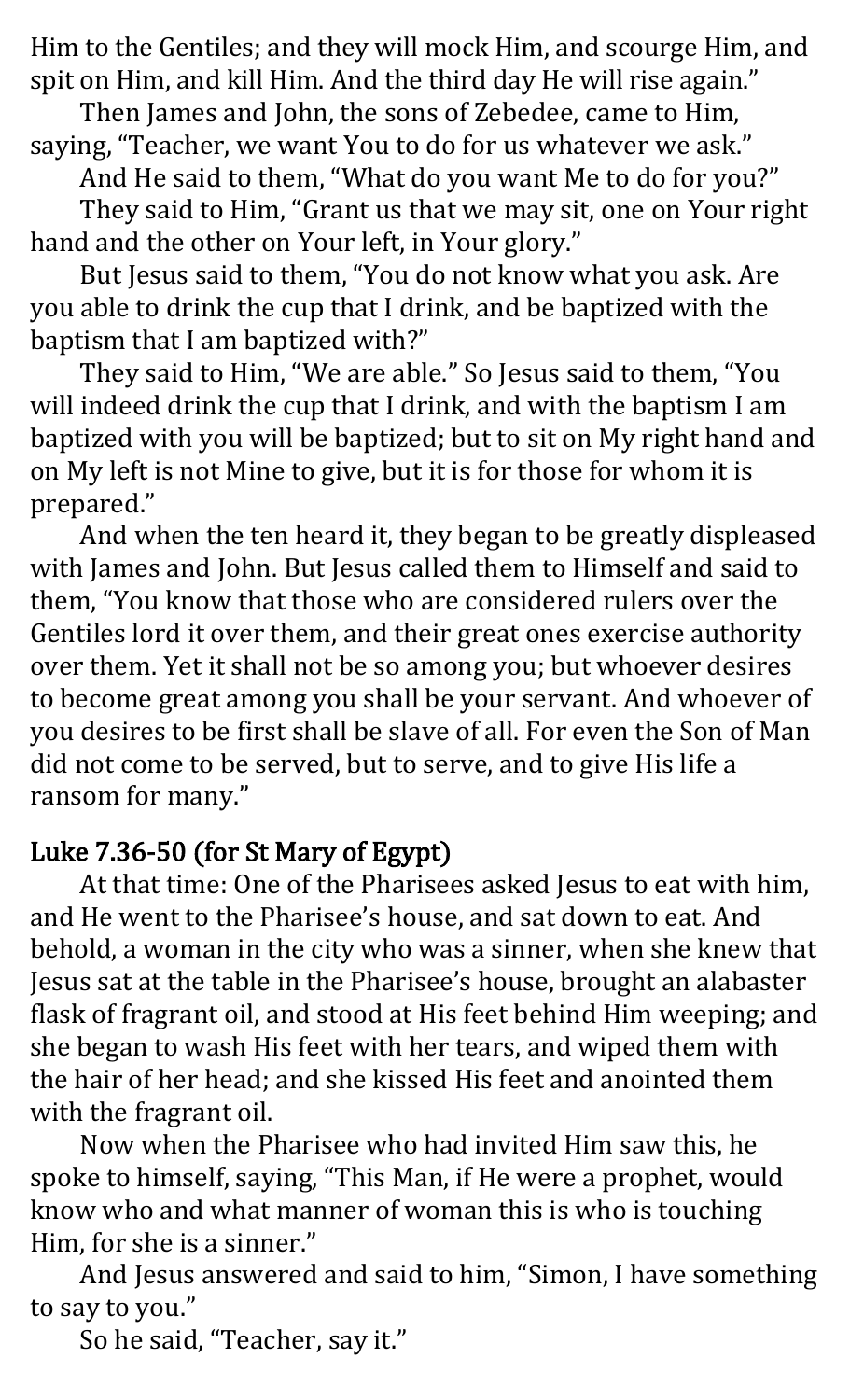"There was a certain creditor who had two debtors. One owed five hundred denarii, and the other fifty. And when they had nothing with which to repay, he freely forgave them both. Tell Me, therefore, which of them will love him more?"

Simon answered and said, "I suppose the one whom he forgave more."

And He said to him, "You have rightly judged."

Then He turned to the woman and said to Simon, "Do you see this woman? I entered your house; you gave Me no water for My feet, but she has washed My feet with her tears and wiped them with the hair of her head. You gave Me no kiss, but this woman has not ceased to kiss My feet since the time I came in. You did not anoint My head with oil, but this woman has anointed My feet with fragrant oil. Therefore, I say to you, her sins, which are many, are forgiven, for she loved much. But to whom little is forgiven, the same loves little."

Then He said to her, "Your sins are forgiven."

And those who sat at the table with Him began to say to themselves, "Who is this who even forgives sins?"

Then He said to the woman, "Your faith has saved you. Go in peace."

## WE REMEMBER IN PRAYER

N.Dep. Joseph Starkey Ev.Mem. Elia Kotlaroff ('48) Kaitan Sandusky ('63) Julia Suglobov ('64)

Pauline Thomas ('96) Anton Waluszko (2004) Zinaida Niedbaljik (2009) Rosemary Barancyk (2011)

| Health & Salv.  | Tom             | David       |
|-----------------|-----------------|-------------|
| Archpr. Peter   | Tina            | Sharon      |
| Mat. Margaret   | <b>Jennifer</b> | Michael     |
| Mat. Anne       | Gail            | Janie       |
| Pr. Christopher | Stacy           | Tanya       |
| Mat. Jennifer   | <b>Jeramie</b>  | Christopher |
| Andrew          | Olivia          | <b>Nina</b> |
| Gideon          | Parker          | Renee       |
| Kevin           | Christine       | Carissa     |
| Jon             | Larry           | Cynthia     |
| Tanya           | Rollie          | John        |
| Jovan           | Joseph          | Olga        |
| Julia           | Nadia           | Mark        |
| Warren          | <b>Brendan</b>  | Jerry       |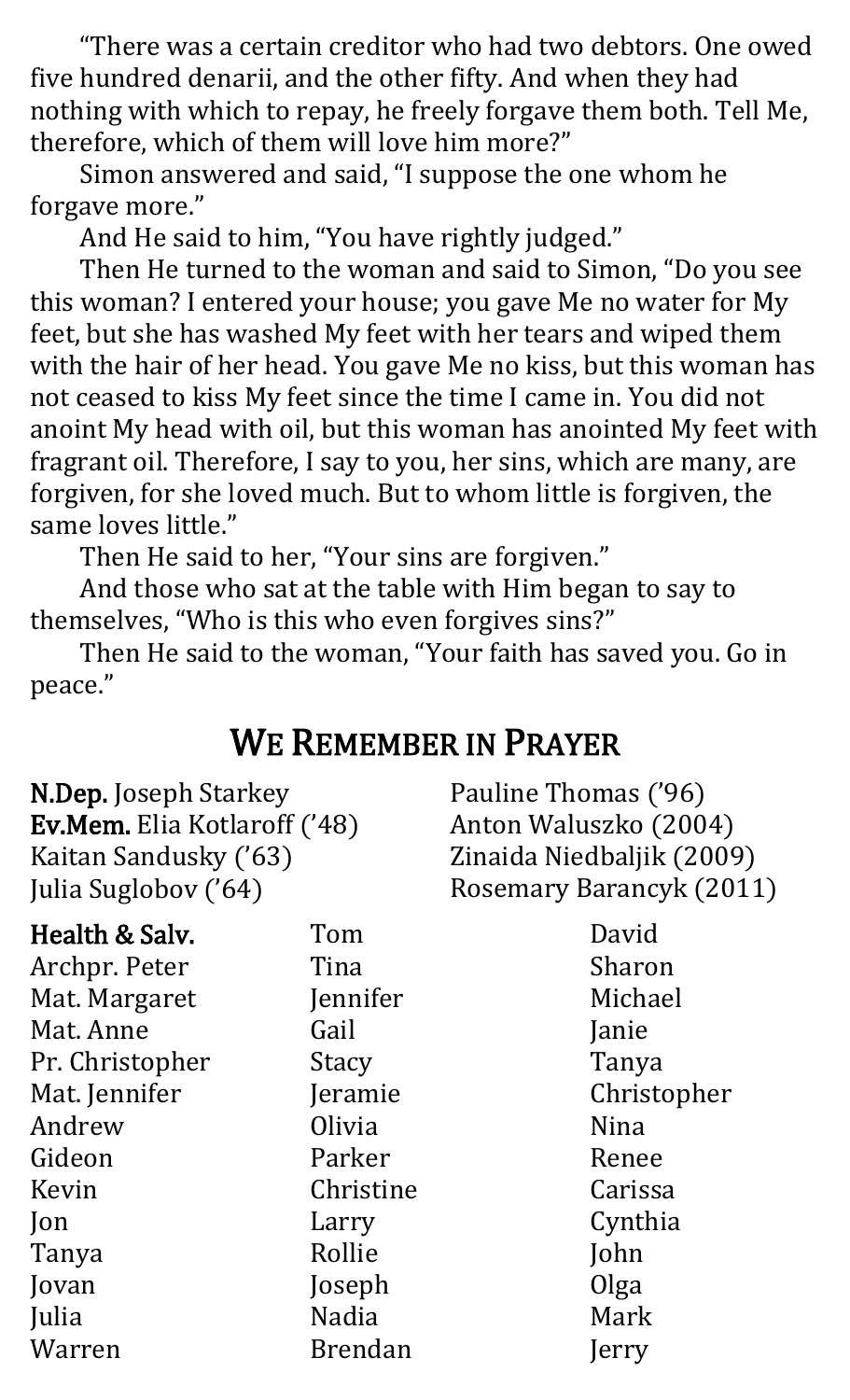| Michael       | Dominic   | Jessika & family |
|---------------|-----------|------------------|
| Anthony       | Declan    | Timothy          |
| Daryl         | Hudson    | Lisa             |
| Diane         | Ayden     | Lois             |
| Carla         | Hyland    | Michael          |
| Susan         | Jason     | Janice           |
| Timothy       | Ted       | Ken              |
| William       | James     | Debbie           |
| Paul          | Pamela    | Jacqueline       |
| Joseph        | Erin      | Dara             |
| Linda         | Alexander | Cindy            |
| Claudia       | Ronald    | Daniel           |
| Elizabeth     | Theodore  | Laura            |
| Snezana       | Robert    | Dorothy          |
| <b>Nathan</b> | Craig     | Vasiliy          |
| Kara          | Chuck     | William          |
| Ryan          | Scott     | Wanda            |
| Thomas        | Mark      | Cindy            |
| Carol         | Christine | Mary             |
| Christine     | Dale      | Linda            |
| Jon           | Pauline   | Ivanka           |
| Zoey          | Mary      | <b>Brandi</b>    |

\*If you know someone who needs prayer, please give their name to Fr Jacob

## ANNOUNCEMENTS

After venerating the cross, we will serve a the 10-year memorial Panakhida for Rosemary Barancyk.

The O-Club will hold its monthly meeting during coffee hour today. New members are always welcome.

We continue to take precautions during the health crisis. Everyone except celebrants and choir must be masked and maintain distance between groups. Those seeking to limit their exposure to larger groups are encouraged to take advantage of weekday services with lower attendance.

Our men's group is once again making sausage in time for Pascha. Order forms are available in the Narthex and due today. Pick-up will be after Liturgy next Sunday, April 25. The next day for making sausage is this Thursday, April 22.